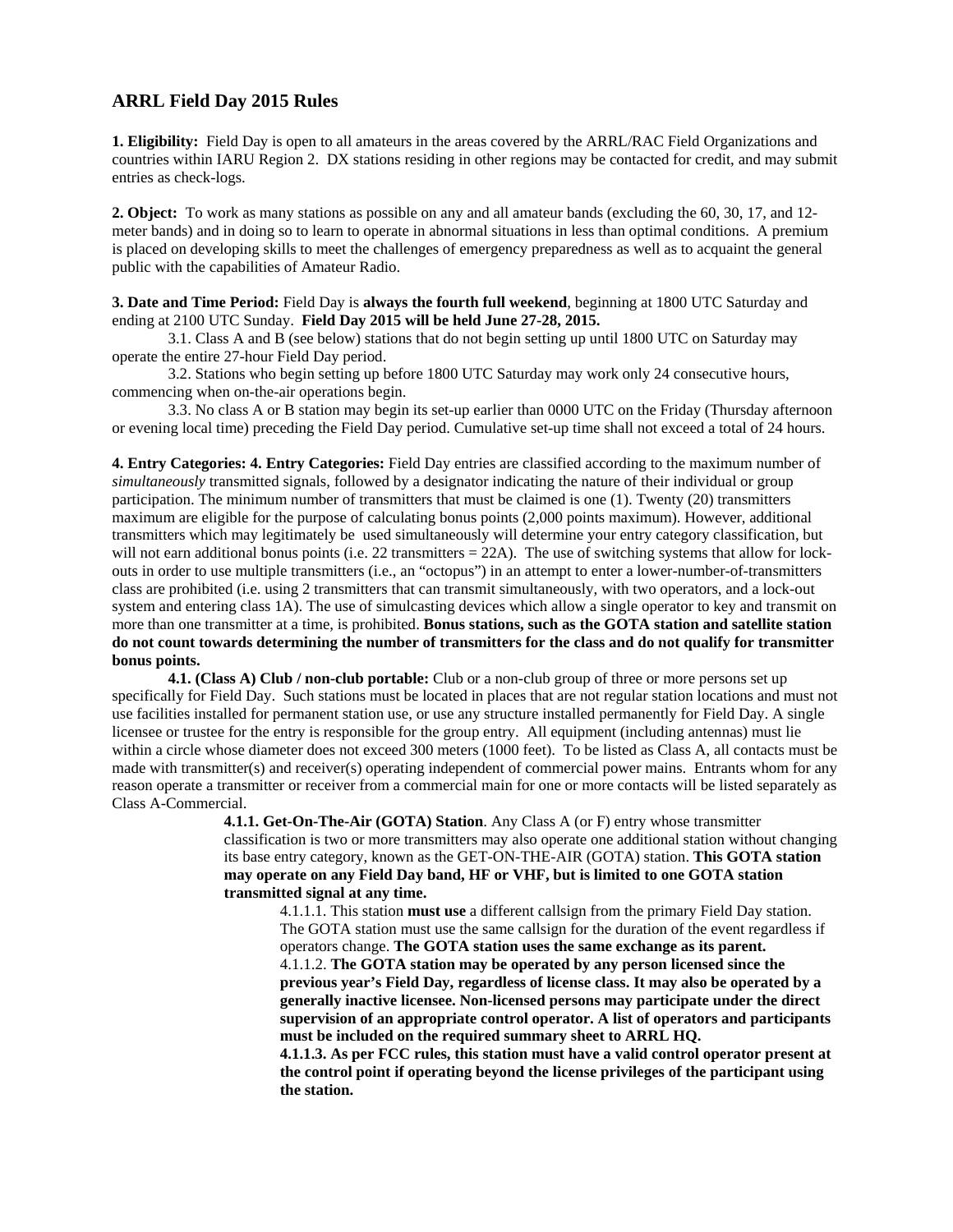4.1.1.4. The maximum transmitter output power for the GOTA station shall be **150 watts**. If the primary Field Day group is claiming the QRP multiplier level of 5, the maximum transmitter output power of the GOTA station may not exceed 5 watts.

**4.1.1.5. A maximum of 500 QSOs made by this station may be claimed for credit by its primary Field Day operation. In addition, bonus points may be earned by this station under rule 7.3.13.** 

**4.1.1.6. The GOTA station may operate on any Field Day band. Only one transmitted signal is allowed from the GOTA station at any time.** 

4.1.1.7. The GOTA station does not affect the additional VHF/UHF station provided for under Field Day Rule 4.1.2. for Class A stations.

4.1.1.8. Participants are reminded that non-licensed participants working under the direction of a valid control operator may only communicate with other W/VE stations or with stations in countries with which the US has entered a third-party agreement. 4.1.1.9. The GOTA station does not qualify as an additional transmitter when determining the number of transmitters eligible for the 100-point emergency power bonus

under Rule 7.3.1.

**4.1.2. Free VHF Station: All Class A entries may also operate one additional transmitter if it operates exclusively on any band or combination of bands above 50 MHz (VHF/UHF) without changing its basic entry classification. This station does not qualify for a 100-point bonus as an additional transmitter. This station may be operated for the clubs Field Day period and all contacts count for QSO credit. It is operated using the primary callsign and exchange of the main Field Day group and is separate and distinct from the GOTA station.** 

**4.2. (Class A - Battery) Club / non-club portable**: Club or non-club group of three or more persons set up specifically for Field Day. All contacts must be made using an output power of 5 Watts or less **and** the power source must be something other than commercial power mains or motor-driven generator (e.g.: batteries, solar cells, water-driven generator). Other provisions are the same for regular Class A. Class AB is eligible for a GOTA station if GOTA requirements are met; however if a GOTA station is used in this class it must meet the 5-Watt or less power requirement of this category.

**4.3. (Class B) One or two person portable:** A Field Day station set up and operated by no more than two persons. Other provisions are the same for Class A except it is not eligible for a GOTA or free VHF station. One and two person Class B entries will be listed separately.

**4.4. (Class B - Battery) One or two person portable:** A Field Day station set up and operated by no more than two persons. All contacts must be made using an output power of 5 Watts or less **and** the power source must be something other than commercial mains or motor-driven generator. Other provisions are the same for Class A except it is not eligible for a GOTA or free VHF station. One and two person Class B - Battery entries will be listed separately.

**4.5. (Class C) Mobile:** Stations in vehicles capable of operating while in motion and normally operated in this manner. This includes maritime and aeronautical mobile. If the Class C station is being powered from a car battery or alternator, it qualifies for emergency power but does not qualify for the multiplier of 5, as the alternator/battery system constitutes a motor-driven generating system.

**4.6. (Class D) Home stations**: Stations operating from permanent or licensed station locations using commercial power. Class D stations may only count contacts made with Class A, B, C, E and F Field Day stations.

**4.7. (Class E) Home stations - Emergency power**: Same as Class D, but using emergency power for transmitters and receivers. Class E may work all Field Day stations.

**4.8. (Class F) Emergency Operations Centers (EOC)**: An amateur radio station at an established EOC activated by a club or non-club group. Class F operation must take place at an established EOC site. Stations may utilize equipment and antennas temporarily or permanently installed at the EOC for the event. Entries will be reported according to number of transmitters in simultaneous operation. Class F stations are eligible for a free VHF station. At Class 2F they are also eligible for a GOTA station.

> 4.8.1. For Field Day purposes, an Emergency Operations Center (EOC) is defined as a facility established by:

a) a Federal, State, County, City or other Civil Government, agency or administrative entity; or,

b) a Chapter of a national or international served agency (such as American Red Cross or Salvation Army) with which your local group has an established operating arrangement; 4.8.1.1. A private company EOC does not qualify for Class F status unless approved by the ARRL Field Day Manager.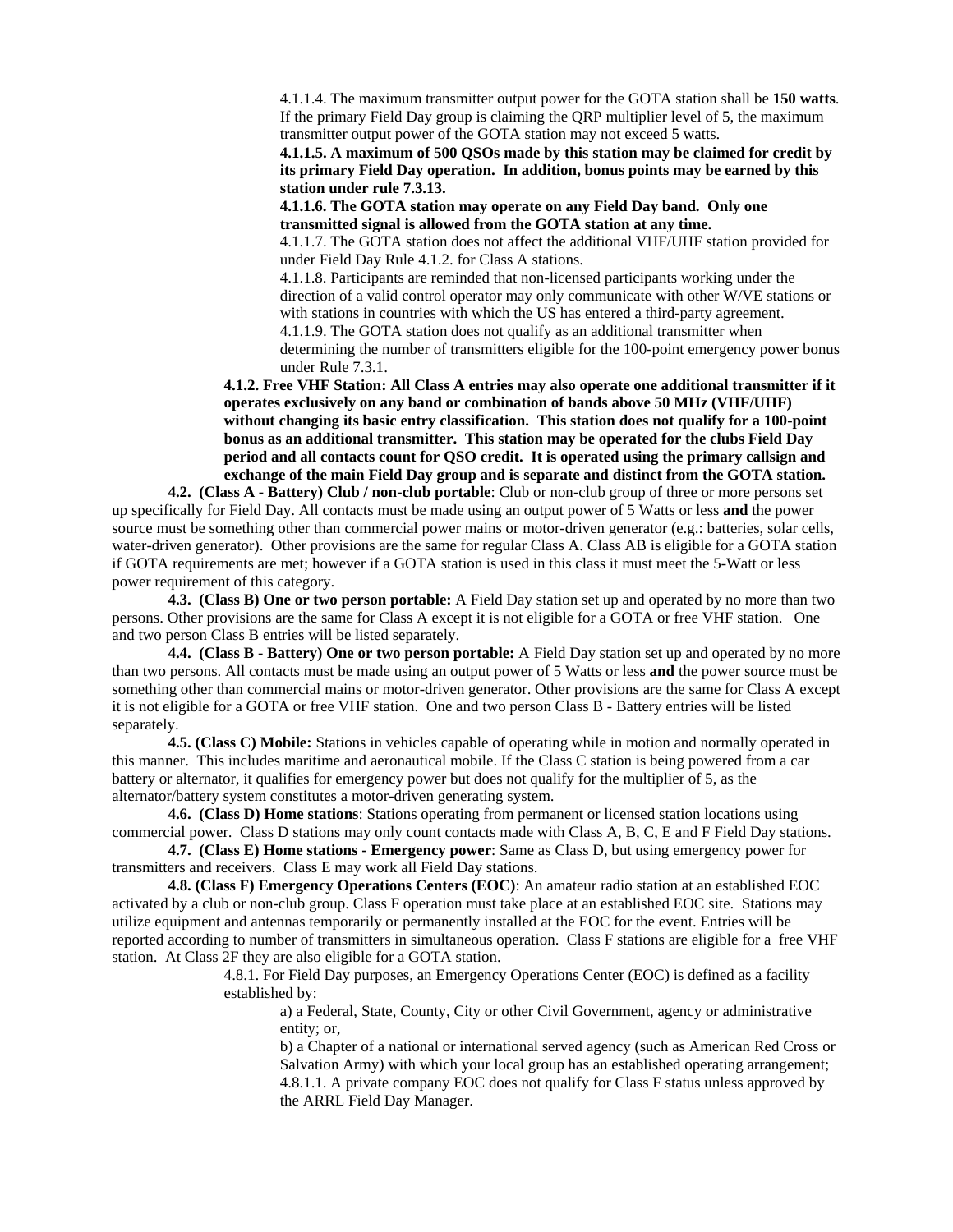4.8.2. Planning of a Class F operation must take place in conjunction and cooperation with the staff of the EOC being activated.

4.8.3. Other provisions not covered are the same as Class A.

4.8.4. A Class F station may claim the emergency power bonus if emergency power is available at the EOC site.

**4.8.4.1. The emergency power source must be tested during the Field Day period but you are not required to run the Class F operation under emergency power.** 

5**. Exchange:** Stations in ARRL / RAC sections will exchange their Field Day operating Class and ARRL / RAC section. Example: a three transmitter class A station in Connecticut which also has a GOTA station and the extra VHF station would send "3A CT" on CW or "3 Alpha Connecticut" on Phone. DX stations send operating class and the term DX (i.e. 2A DX).

## **6. Miscellaneous Rules:**

6.1. A person may not contact for QSO credit any station from which they also participate.

 6.2. A transmitter/receiver/transceiver used to contact one or more Field Day stations may not subsequently be used under any other callsign to participate in Field Day. Family stations are exempt provided the subsequent callsign used is issued to and used by a different family member.

 6.3. Phone, CW and Digital (non-CW) modes on a band are considered as separate bands. A station may be worked only once per band under this rule.

6.4. All voice contacts are equivalent.

6.5. All non-CW digital contacts are equivalent.

6.6. Cross-band contacts are not permitted (Satellite QSOs cross-band contacts are exempted).

 6.7. The use of more than one transmitter at the same time on a single band-mode is prohibited. Exception: a dedicated GOTA station may operate as prescribed in Rule 4.1.

6.8. No repeater contacts are allowed.

 6.9. Batteries may be charged while in use. Except for Class D stations, the batteries must be charged from a power source other than commercial power mains. To claim the power multiplier of five, the batteries must be charged from something other than a motor driven generator or commercial mains.

 6.10. All stations for a single entry must be operated under one callsign, except when a dedicated GOTA station is operated as provided under Field Day Rule 4.1.1. it uses a single, separate callsign.

**7. Scoring:** Scores are based on the total number of QSO points times the power multiplier corresponding to the highest power level under which any contact was made during the Field Day period plus the bonus points.

## **7.1. QSO Points:**

7.1.1. Phone contacts count one point each.

7.1.2. CW contacts count two points each.

7.1.3. Digital contacts count two points each.

**7.2. Power multipliers**: The power multiplier that applies is determined by the highest power output of any of the transmitters used during the Field Day operation.

7.2.1. If all contacts are made using a power of 5 Watts or less *and* if a power source other than commercial mains or motor-driven generator is used (batteries, solar cells, water-driven generator), the power multiplier is 5 (five).

7.2.2. If all contacts are made using a power of 5 Watts or less, but the power source is from a commercial main or from a motor-driven generator, the power multiplier is 2. If batteries are charged during the Field Day period using commercial mains or a motor-driven generator the power multiplier is 2 (two).

7.2.3. If any or all contacts are made using an output power up to 150 Watts or less, the power multiplier is 2 (two).

7.2.4. If any or all contacts are made using an output power greater than 150 Watts, the power multiplier is 1 (one).

7.2.5. The power multiplier for an entry is determined by the maximum output power used by any transmitter used to complete any contact during the event. (Example: a group has one QRP station running 3 Watts and a second station running 100 Watts, the power multiplier of 2 applies to all contacts made by the entire operation).

**7.3. Bonus Points: All stations are eligible for certain bonus points, depending on their entry class.** The following bonus points will be added to the score, after the multiplier is applied, to determine the final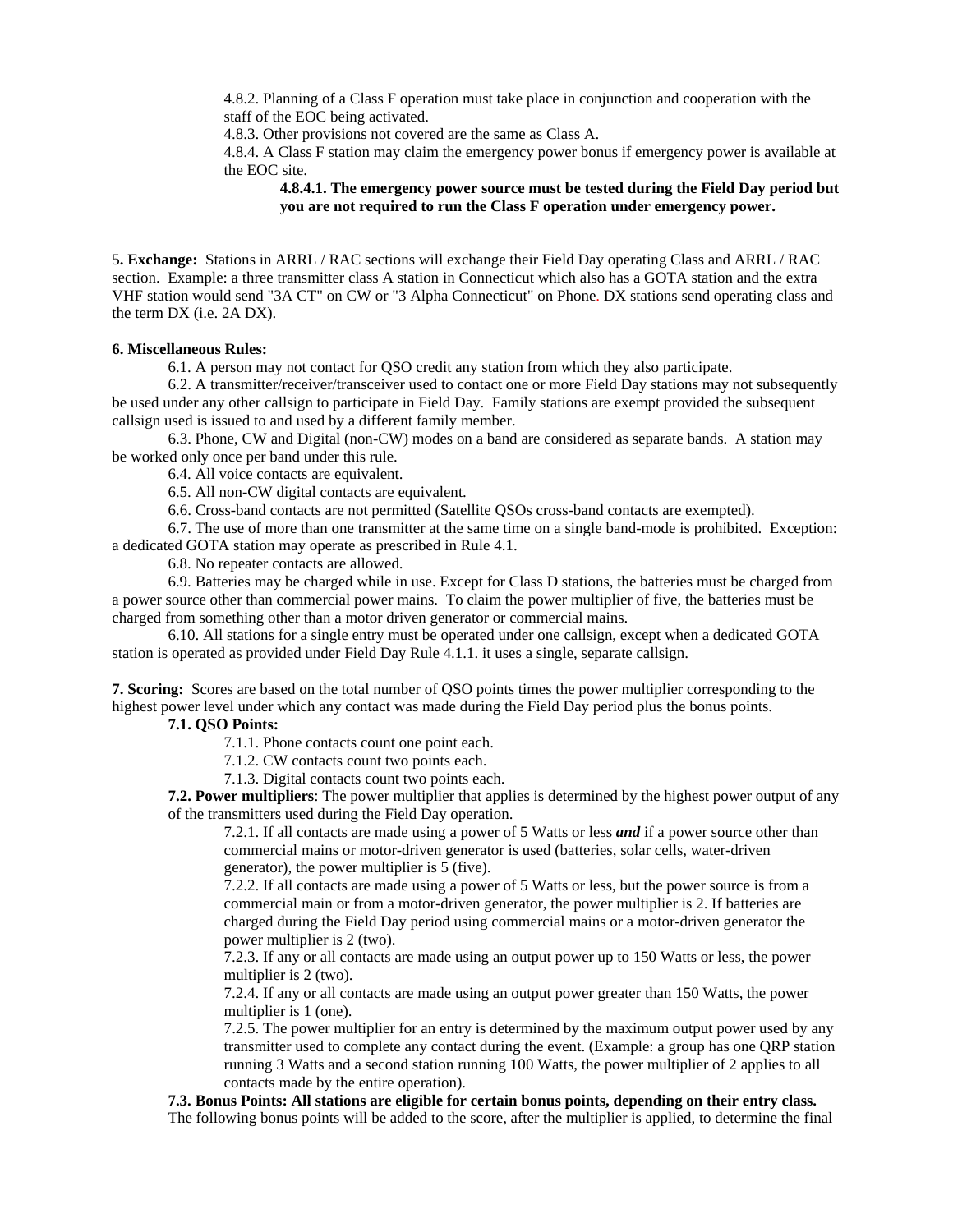Field Day score. Bonus points will be applied only when the claim is made on the summary sheet and any proof required accompanies the entry or is received via email or normal mail delivery.

**7.3.1. 100% Emergency Power**: 100 points per transmitter classification if all contacts are made only using an emergency power source up to a total of 20 transmitters **(maximum 2,000 points.) GOTA station and free VHF Station for Class A and F entries do not qualify for bonus point credit and should not be included in the club's transmitter total.** All transmitting equipment at the site must operate from a power source completely independent of the commercial power mains to qualify. (Example: a club operating 3 transmitters plus a GOTA station and using 100% emergency power receives 300 bonus points.) **Available to Classes A, B, C, E, and F.** 

**7.3.2. Media Publicity**: 100 bonus points may be earned for attempting to obtain publicity from the local media. A copy of the press release, or a copy of the actual media publicity received (newspaper article, etc.) must be submitted to claim the points. **Available to all Classes.** 

**7.3.3. Public Location**: 100 bonus points for physically locating the Field Day operation in a public place (i.e. shopping center, park, school campus, etc). The intent is for amateur radio to be on display to the public. **Available to Classes A, B and F.** 

**7.3.4. Public Information Table:** 100 bonus points for a Public Information Table at the Field Day site. The purpose is to make appropriate handouts and information available to the visiting public at the site. A copy of a visitor's log, copies of club handouts or photos is sufficient evidence for claiming this bonus. **Available to Classes A, B and F.** 

**7.3.5. Message Origination to Section Manager**: 100 bonus points for origination of a formal message to the ARRL Section Manager or Section Emergency Coordinator by your group from its site. You should include the club name, number of participants, Field Day location, and number of ARES operators involved with your station. **The message must be transmitted during the Field Day period and a copy of it must be included in your submission in standard ARRL radiogram or no credit will be given. The message must leave or enter the Field Day operation via amateur radio RF.** 

The Section Manager message is separate from the messages handled in Rule 7.3.6. and may not be claimed for bonus points under that rule. **Available to all Classes.** 

**7.3.6. Message Handling**: **10 points for each formal message originated, relayed or received and delivered during the Field Day period, up to a maximum of 100 points (ten messages). Copies of each message must be included with the Field Day report. The message to the ARRL SM or SEC under Rule 7.3.5. does not count towards the total of 10 for this bonus. Available to all Classes. All messages claimed for bonus points must leave or enter the Field Day operatione via amateur radio RF.** 

**7.3.7. Satellite QSO**: 100 bonus points for successfully completing at least one QSO via an amateur radio satellite during the Field Day period. "General Rules for All ARRL Contests" (Rule 3.7.2.), (the no-repeater QSO stipulation) is waived for satellite QSOs. Groups are allowed one dedicated satellite transmitter station without increasing their entry category. Satellite QSOs also count for regular QSO credit. Show them listed separately on the summary sheet as a separate "band." You do not receive an additional bonus for contacting different satellites, though the additional QSOs may be counted for QSO credit unless prohibited under Rule 7.3.7.1. The QSO must be between two Earth stations through a satellite. **Available to Classes A, B, and F.** 

7.3.7.1 Stations are limited to one (1) completed QSO on any single channel FM satellite. **7.3.8. Alternate Power**: 100 bonus points for Field Day groups making a minimum of five QSOs without using power from commercial mains or petroleum driven generator. This means an "alternate" energy source of power, such as solar, wind, methane or water. This includes batteries charged by natural means (not dry cells). The natural power transmitter counts as an additional transmitter. If you do not wish to increase your operating category, you should take one of your other transmitters off the air while the natural power transmitter is in operation. A separate list of natural power QSOs should be submitted with your entry. **Available to Classes A, B, E, and F. 7.3.9. W1AW Bulletin**: 100 bonus points for copying the special Field Day bulletin transmitted by W1AW (or K6KPH) during its operating schedule during the Field Day weekend (listed in this rules announcement). An accurate copy of the message is required to be included in your Field Day submission. (Note: The Field Day bulletin must be copied via amateur radio. It will not be included in Internet bulletins sent out from Headquarters and will not be posted to Internet BBS sites.) **Available to all Classes.**

**7.3.10. Educational activity bonus**: One (1) 100-point bonus may be claimed if your Field Day operation includes a specific educational-related activity. The activity can be diverse and must be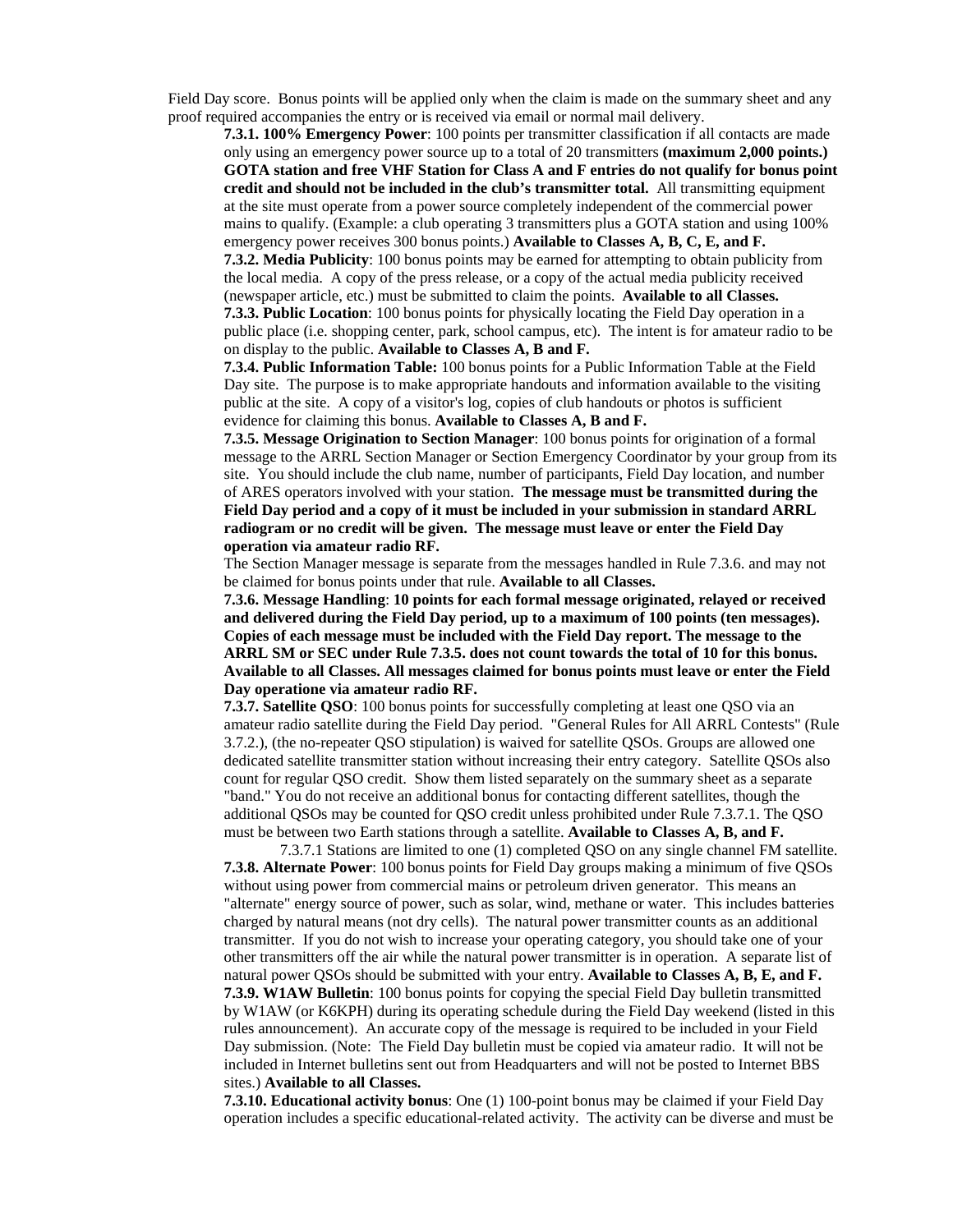related to amateur radio. It must be some type of formal activity. It can be repeated during the Field Day period but only one bonus is earned. For more information consut the FAQ in the complete Field Day packet. **Available to Classes A & F entries and available clubs or groups operating from a club station in class D and E with 3 or more participants.**

**7.3.11. Site Visitation by an elected governmental official**: One (1) 100-point bonus may be claimed if your Field Day site is visited by an elected government official as the result of an invitation issued by your group. **Available to all Classes.**

**7.3.12. Site Visitation by a representative of an agency**: One (1) 100-point bonus may be claimed if your Field Day site is visited by a representative of an agency served by ARES in your local community (American Red Cross, Salvation Army, local Emergency Management, law enforcement, etc.) as the result of an invitation issued by your group. ARRL officials (SM, SEC, DEC, EC, etc) do not qualify for this bonus. **Available to all Classes.** 

 **7.3.13. GOTA Bonus. Class A and F stations operating a GOTA station may earn the following bonus points:** 

 **7.3.13.1. When a GOTA operator successfully completes 20 QSOs, they receive 20 bonus points. Upon reaching an additional 20 QSOs the same operator receives a second 20 bonus points, up to a maximum of 100 Bonus points per GOTA operator. An operator may make more than 100 QSOs but the QSOs over 100 do not qualify for an additional bonus.** 

> **7.3.13.1.1. Additional GOTA operators may earn the GOTA bonus points under this rule, up to the maximum of 500 bonus points. (Remember that there is a 500-QSO limit for the GOTA station. But no single GOTA operator may earn more than 100 of the GOTA bonus points except as provided in 7.3.13.2.)**

 **7.3.13.1.2. A single GOTA operator must complete all 20 QSOs required before the bonus is earned. There is no "partial credit" for making only a portion of the 20 QSOs or "pooling" QSOs between operators.** 

 **7.3.13.2. If a GOTA station is supervised full-time by a GOTA Coach, the bonus points earned for each 20 QSOs completed under Rule 7.3.13.1. will be doubled.** 

> **7.3.13.2.1. The GOTA Coach supervises the operator of the station, doing such things as answering questions and talking them through contacts, but may not make QSOs or perform logging functions. 7.3.13.2.2. To qualify for this bonus, there must be a designated GOTA Coach present and supervising the GOTA station at all times it is being operated.**

**7.3.14. Web submission:** A 50-point bonus may be claimed by a group submitting their Field Day entry via the www.b4h.net/cabforms web site. **Available to all Classes.**

# **7.3.15. Field Day Youth Participation:**

7.3.15.1. A 20-point bonus (maximum of 100) may be earned by any Class A, C, D, E, or F group for each participant age 18 or younger at your Field Day operation that completes at least one QSO.

 7.3.15.2. For a 1-person Class B station, a 20-point bonus is earned if the operator is age 18 or younger. For a 2-person Class B station, a 20-point bonus is earned for each operator age 18 or younger (maximum of 40 points.) Keep in mind that Class B is only a 1 or 2 person operation. This bonus does not allow the total number of participants in Class B to exceed 1 or 2.

#### **8. Reporting:**

 **8.1. Entries may be submitted to the ARRL in one of three ways:** 

 **8.1.1. Via Field Day Web Submission Applet site at www.b4h.net/cabforms/;** 

 **8.1.2. Via email to fieldday@arrl.org; or** 

**8.1.3. Via land postal or delivery service to Field Day Entries, 225 Main St, Newington, CT 06111.** 

### **8.2. Entries must be postmarked, emailed or submitted by July 28, 2015. Late entries cannot be accepted.**

8.3. A complete Field Day Web Applet Submission site entry consists of:

8.3.1. An official ARRL summary sheet which is completed on the site;